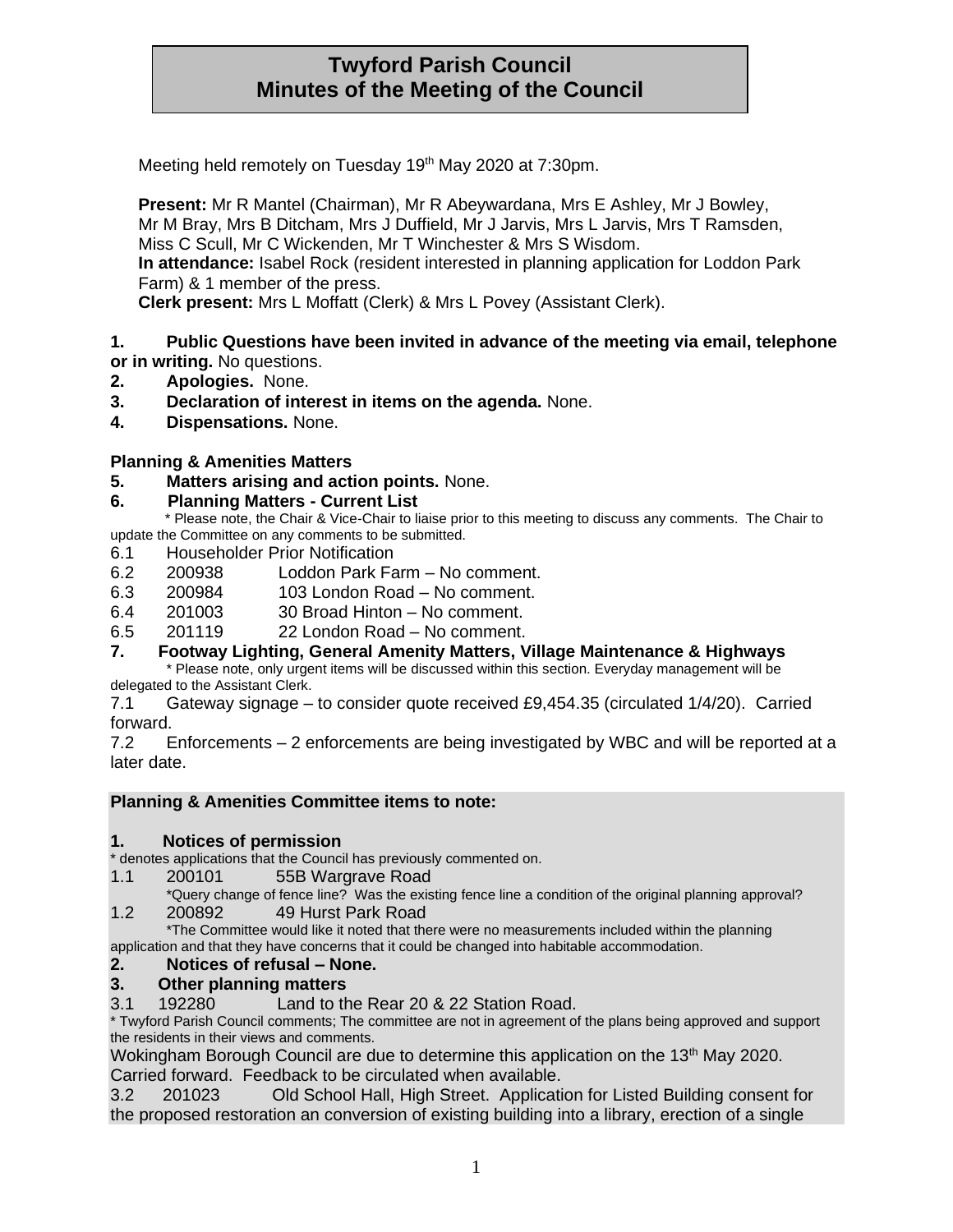storey lobby/link area and a two storey extension to provide multi-purpose community facilities including a café, plus associated landscaping and demolition of existing public toilets.

## **4. Correspondence circulated by email:**

- 4.1 WBC April Enforcement Stats (circulated 5/5/20).
- 4.2 Thames & Chilterns in Bloom May 2020 Newsletter (circulated 5/5/20).
- 4.3 Neighbourhood Planning Newsletter April 2020 (circulated 5/5/20).

4.4 WBC – Planning Policy Newsletter – Arborfield & Barkham Neighbourhood Plan Adopted (circulated 5/5/20).

4.5 GWR – Update on Timetable Changes (circulated 12/5/20).

4.6 WBC – Wokingham Borough Councils Rights of Way Improvement Plan 2020-2030 (circulated 14/5/20).

- 4.7 WBC Bonfire Bulletin (circulated 14/5/20).
- 4.8 TRHA Virtual Summer Show (circulated 14/5/20).

### **Full Council Matters**

- **8. Minutes of the Full Council meeting held on 12th May 2020 (to be signed at a later date).** Approval of the minutes as a true and accurate record proposed Mr C Wickenden, seconded Mr T Winchester, motion carried nem con.
- **9. Clerks report** Proposed Mr T Winchester, seconded Mr J Jarvis to renew the BALC subscription of £1479 (within budget). Motion carried unanimously.

### **10. Community Resilience program**

10.1 Twyford Arts and Crafts Festival 2020 Mr R Abeywardana presented the website page for Twyforward accessed through the Twyford Parish Council website. He talked through the website page, memories archive, photos and ability to upload submissions which will be checked before being uploaded. The website design was well received. The webpage will be launched on Friday and social media posts will also promote Twyforward on Friday. Mr Abeywardana thanked the team involved with this project. 10.2 Woodley foodbank & Wokingham Community Hub update – agreed to keep the Wokingham Community Hub on future agendas. No items to report this week.

### **11. Communication & liaison with other groups within the Parish**

11.1 Report on meeting to support businesses with Twyford Covid-19 & Twyford Together 13.05.20 (RA & BD) Mr R Abeywardana reported on a questionnaire completed by 22 businesses and he reported their concerns. Agreed for the Twyford Together and Covid 19 group to organise a virtual networking meeting and also to launch a 'buy local' campaign. It was also discussed to look at 'pop ups' to make use of otherwise empty shops. Discussion on mental health and the possibility of the Parish Council having a wellbeing page on the website to provide information and signpost residents to organisations that can help.

Miss Scull reported on the difficulty accessing services and charities who are resource constrained due to Covid-19 and furlough. Having somewhere to go would help many families and individuals getting the help they need quickly.

Mrs B Ditcham reported on Twyford Togethers virtual Twyford in Bloom which will be supported by Twyforward.

- **12. Items to be discussed at the next meeting** Mrs B Ditcham suggested considering reverting to the Council's normal meeting rota. This item has been added on the next meeting agenda for discussion.
- **13. Date of next meeting: Tuesday 26th May 2020**